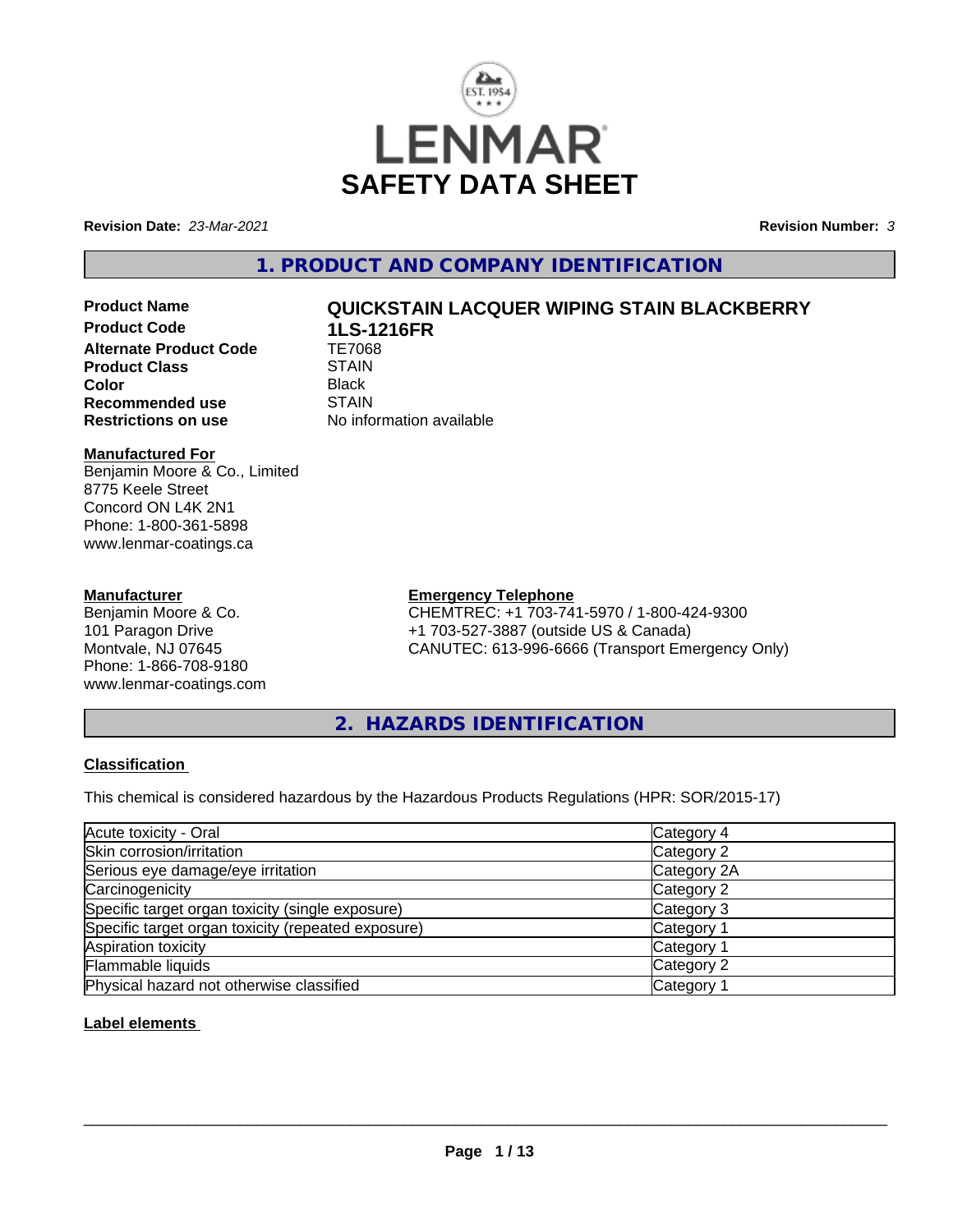### **Danger**

### **Hazard statements**

Harmful if swallowed Causes skin irritation Causes serious eye irritation Suspected of causing cancer May cause respiratory irritation. May cause drowsiness or dizziness Causes damage to organs through prolonged or repeated exposure May be fatal if swallowed and enters airways Highly flammable liquid and vapor Reactive flammable material



#### **Appearance** liquid **Odor** solvent

#### **Precautionary Statements - Prevention**

Obtain special instructions before use Do not handle until all safety precautions have been read and understood Use personal protective equipment as required Wash face, hands and any exposed skin thoroughly after handling Do not eat, drink or smoke when using this product Wear eye/face protection Do not breathe dust/fume/gas/mist/vapors/spray Use only outdoors or in a well-ventilated area Keep away from heat, hot surfaces, sparks, open flames and other ignition sources. No smoking Keep container tightly closed Ground/bond container and receiving equipment Use explosion-proof electrical/ventilating/lighting/equipment Use only non-sparking tools Take precautionary measures against static discharge Keep cool

# **Precautionary Statements - Response**

IF exposed or concerned: Get medical advice/attention

#### **Eyes**

IF IN EYES: Rinse cautiously with water for several minutes. Remove contact lenses, if present and easy to do. Continue rinsing

If eye irritation persists: Get medical advice/attention

#### **Skin**

If skin irritation occurs: Get medical advice/attention

IF ON SKIN (or hair): Remove/Take off immediately all contaminated clothing. Rinse skin with water/shower Wash contaminated clothing before reuse

#### **Inhalation**

IF INHALED: Remove victim to fresh air and keep at rest in a position comfortable for breathing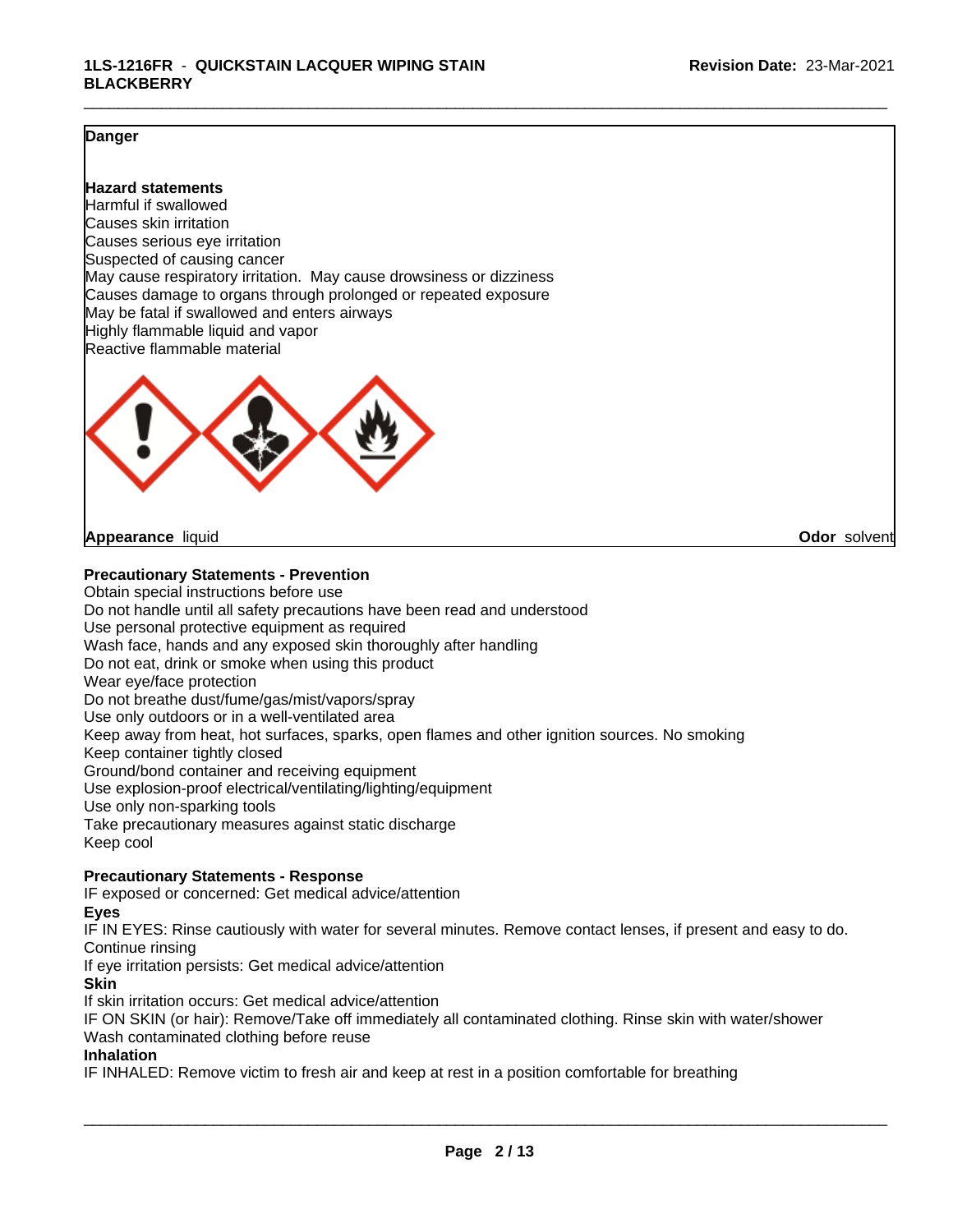#### **Ingestion**

IF SWALLOWED: Immediately call a POISON CENTER or doctor/physician Do NOT induce vomiting Rinse mouth **Fire** In case of fire: Use CO2, dry chemical, or foam for extinction

# **Precautionary Statements - Storage**

Store locked up Store in a well-ventilated place. Keep container tightly closed

#### **Precautionary Statements - Disposal**

Dispose of contents/container to an approved waste disposal plant

#### **Other information**

No information available

# **3. COMPOSITION INFORMATION ON COMPONENTS**

\_\_\_\_\_\_\_\_\_\_\_\_\_\_\_\_\_\_\_\_\_\_\_\_\_\_\_\_\_\_\_\_\_\_\_\_\_\_\_\_\_\_\_\_\_\_\_\_\_\_\_\_\_\_\_\_\_\_\_\_\_\_\_\_\_\_\_\_\_\_\_\_\_\_\_\_\_\_\_\_\_\_\_\_\_\_\_\_\_\_\_\_\_

| <b>Chemical name</b>                          | <b>CAS No.</b> | Weight-%    | <b>Hazardous Material</b><br>registry number<br>(HMIRA registry #) | Date HMIRA filed and<br>Information Review Act date exemption granted<br>(if applicable) |
|-----------------------------------------------|----------------|-------------|--------------------------------------------------------------------|------------------------------------------------------------------------------------------|
| 2-Butoxyethanol                               | 111-76-2       | $15 - 40%$  |                                                                    |                                                                                          |
| Propylene glycol monomethyl<br>ether acetate  | 108-65-6       | $10 - 30%$  |                                                                    |                                                                                          |
| Distillates, petroleum,<br>hydrotreated light | 64742-47-8     | $7 - 13%$   |                                                                    |                                                                                          |
| n-Butyl acetate                               | 123-86-4       | $3 - 7%$    |                                                                    |                                                                                          |
| Stoddard solvent                              | 8052-41-3      | $3 - 7%$    |                                                                    |                                                                                          |
| Acetone                                       | 67-64-1        | $1 - 5%$    |                                                                    |                                                                                          |
| cellulose, nitrate                            | 9004-70-0      | $1 - 5%$    |                                                                    |                                                                                          |
| VM&P naphtha                                  | 64742-89-8     | - 5%        |                                                                    |                                                                                          |
| Isopropyl alcohol                             | 67-63-0        | $1 - 5%$    |                                                                    |                                                                                          |
| Carbon black                                  | 1333-86-4      | $0.5 - 1\%$ |                                                                    |                                                                                          |

**Confidential Business Information note**

\*The exact percentage (concentration) of composition has been withheld as a trade secret

# **4. FIRST AID MEASURES**

| <b>General Advice</b> | If symptoms persist, call a physician. Show this safety data<br>sheet to the doctor in attendance.                                                                                                                         |
|-----------------------|----------------------------------------------------------------------------------------------------------------------------------------------------------------------------------------------------------------------------|
| <b>Eye Contact</b>    | Immediately flush with plenty of water. After initial flushing,<br>remove any contact lenses and continue flushing for at<br>least 15 minutes. Keep eye wide open while rinsing. If<br>symptoms persist, call a physician. |
| Skin Contact          | Wash off immediately with soap and plenty of water<br>removing all contaminated clothes and shoes. If skin<br>irritation persists, call a physician.                                                                       |
|                       |                                                                                                                                                                                                                            |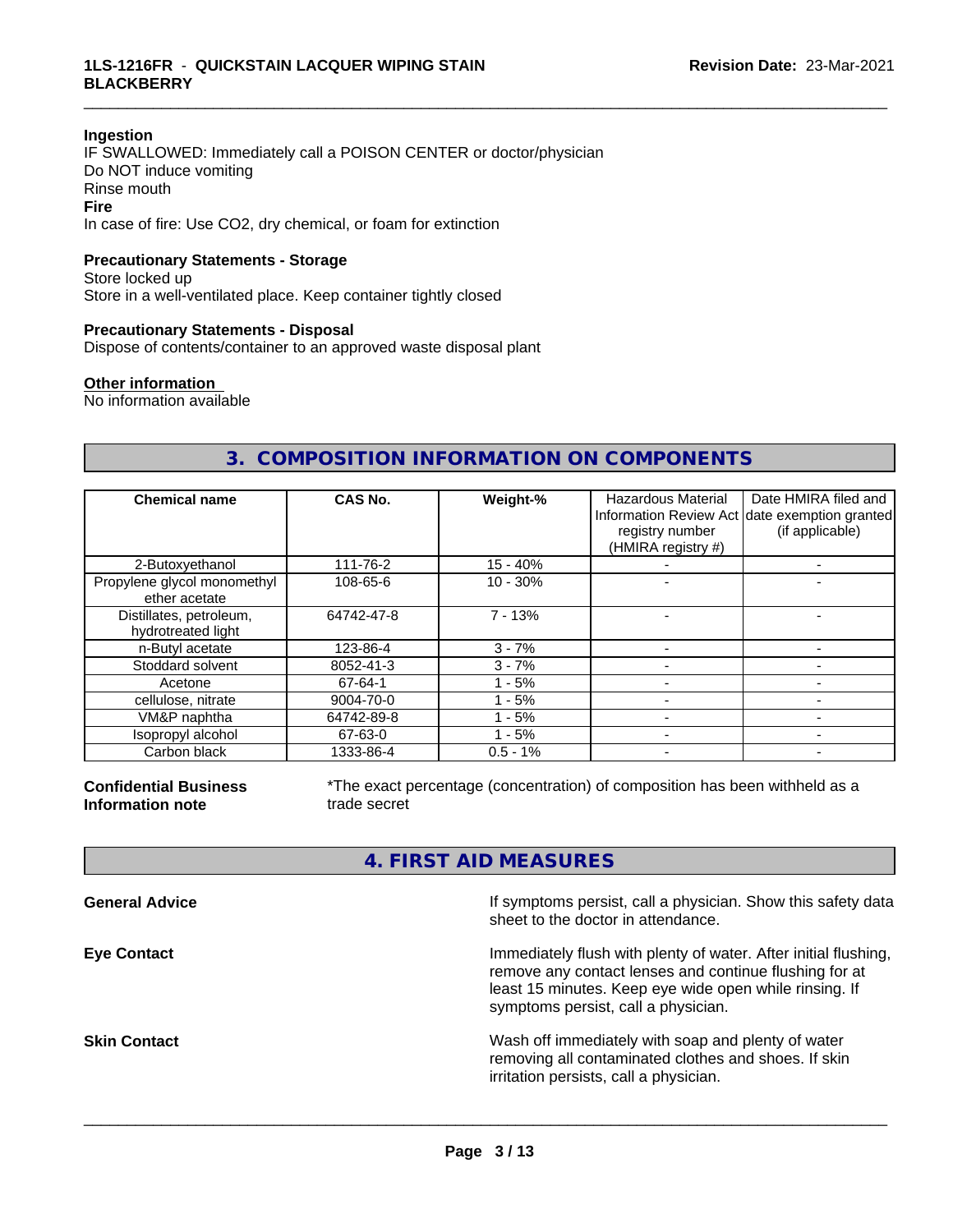| <b>Inhalation</b>                      | Move to fresh air. If symptoms persist, call a physician.<br>If not breathing, give artificial respiration. Call a physician<br>immediately.                                                     |
|----------------------------------------|--------------------------------------------------------------------------------------------------------------------------------------------------------------------------------------------------|
| Ingestion                              | Clean mouth with water and afterwards drink plenty of<br>water. Do not induce vomiting without medical advice.<br>Never give anything by mouth to an unconscious person.<br>Consult a physician. |
| <b>Protection Of First-Aiders</b>      | Use personal protective equipment.                                                                                                                                                               |
| <b>Most Important Symptoms/Effects</b> | No information available.                                                                                                                                                                        |
| <b>Notes To Physician</b>              | Treat symptomatically.                                                                                                                                                                           |

**5. FIRE-FIGHTING MEASURES**

| <b>Flammable Properties</b>                                                      | Vapors may travel considerable distance to a source of<br>ignition and flash back. Vapors may cause flash fire.                                                                                                                                                                                |
|----------------------------------------------------------------------------------|------------------------------------------------------------------------------------------------------------------------------------------------------------------------------------------------------------------------------------------------------------------------------------------------|
| <b>Suitable Extinguishing Media</b>                                              | Foam, dry powder or water. Use extinguishing measures<br>that are appropriate to local circumstances and the<br>surrounding environment.                                                                                                                                                       |
| Protective equipment and precautions for firefighters                            | As in any fire, wear self-contained breathing apparatus<br>pressure-demand, MSHA/NIOSH (approved or equivalent)<br>and full protective gear.                                                                                                                                                   |
| <b>Hazardous combustion products</b>                                             | Burning may result in carbon dioxide, carbon monoxide<br>and other combustion products of varying composition<br>which may be toxic and/or irritating.                                                                                                                                         |
| <b>Specific Hazards Arising From The Chemical</b>                                | Flammable. Flash back possible over considerable<br>distance. Keep product and empty container away from<br>heat and sources of ignition. Closed containers may<br>rupture if exposed to fire or extreme heat. Thermal<br>decomposition can lead to release of irritating gases and<br>vapors. |
| <b>Sensitivity to mechanical impact</b>                                          | No.                                                                                                                                                                                                                                                                                            |
| Sensitivity to static discharge                                                  | Yes                                                                                                                                                                                                                                                                                            |
| <b>Flash Point Data</b><br>Flash point (°F)<br>Flash Point (°C)<br><b>Method</b> | 47<br>8<br><b>PMCC</b>                                                                                                                                                                                                                                                                         |
| <b>Flammability Limits In Air</b>                                                |                                                                                                                                                                                                                                                                                                |
| Lower flammability limit:<br><b>Upper flammability limit:</b>                    | Not available<br>Not available                                                                                                                                                                                                                                                                 |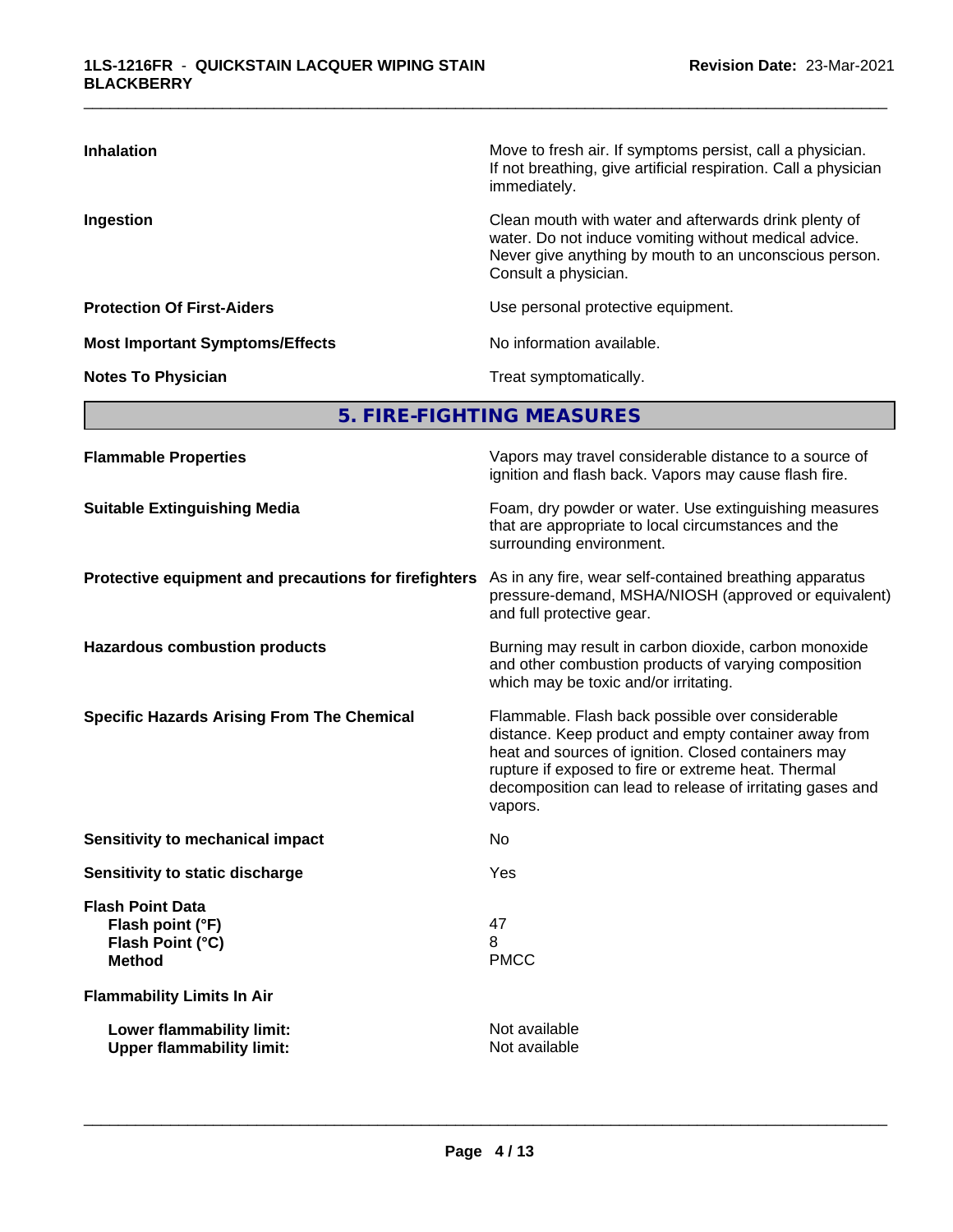| <b>NFPA</b>                                             | Health: 3 | <b>Flammability: 3</b> | Instability: 1 | <b>Special: Not Applicable</b> |
|---------------------------------------------------------|-----------|------------------------|----------------|--------------------------------|
| <b>NFPA Legend</b><br>0 - Not Hazardous<br>1 - Slightly |           |                        |                |                                |

- 
- 2 Moderate
- 3 High
- 4 Severe

*The ratings assigned are only suggested ratings, the contractor/employer has ultimate responsibilities for NFPA ratings where this system is used.*

*Additional information regarding the NFPA rating system is available from the National Fire Protection Agency (NFPA) at www.nfpa.org.*

# **6. ACCIDENTAL RELEASE MEASURES**

| <b>Personal Precautions</b>      | Remove all sources of ignition. Take precautions to<br>prevent flashback. Ground and bond all containers and<br>handling equipment. Take precautionary measures against<br>static discharges. Ensure adequate ventilation. Avoid<br>contact with skin, eyes and clothing. Use personal<br>protective equipment.  |
|----------------------------------|------------------------------------------------------------------------------------------------------------------------------------------------------------------------------------------------------------------------------------------------------------------------------------------------------------------|
| <b>Other Information</b>         | Prevent further leakage or spillage if safe to do so. Do not<br>allow material to contaminate ground water system.<br>Prevent product from entering drains. Do not flush into<br>surface water or sanitary sewer system. Local authorities<br>should be advised if significant spillages cannot be<br>contained. |
| <b>Environmental precautions</b> | See Section 12 for additional Ecological Information.                                                                                                                                                                                                                                                            |
| <b>Methods for Cleaning Up</b>   | Dam up. Soak up with inert absorbent material. Use a<br>non-sparking or explosion proof means to transfer material<br>to a sealed, appropriate container for disposal. Clean<br>contaminated surface thoroughly.                                                                                                 |

**7. HANDLING AND STORAGE**

| <b>Handling</b> | Avoid contact with skin, eyes and clothing. Wear personal<br>protective equipment. Do not breathe vapors or spray mist.<br>Use only in ventilated areas. Prevent vapor build-up by<br>providing adequate ventilation during and after use.                                                                                                                                                                                                           |
|-----------------|------------------------------------------------------------------------------------------------------------------------------------------------------------------------------------------------------------------------------------------------------------------------------------------------------------------------------------------------------------------------------------------------------------------------------------------------------|
|                 | Take precautionary measures against static discharges.<br>To avoid ignition of vapors by static electricity discharge,<br>all metal parts of the equipment must be grounded. Keep<br>away from heat, sparks and flame. Do not smoke.<br>Extinguish all flames and pilot lights, and turn off stoves,<br>heaters, electric motors and other sources of ignition<br>during use and until all vapors are gone. Ignition and/or<br>flash back may occur. |
| <b>Storage</b>  | Keep containers tightly closed in a dry, cool and<br>well-ventilated place. Keep away from heat. Keep away                                                                                                                                                                                                                                                                                                                                           |
|                 |                                                                                                                                                                                                                                                                                                                                                                                                                                                      |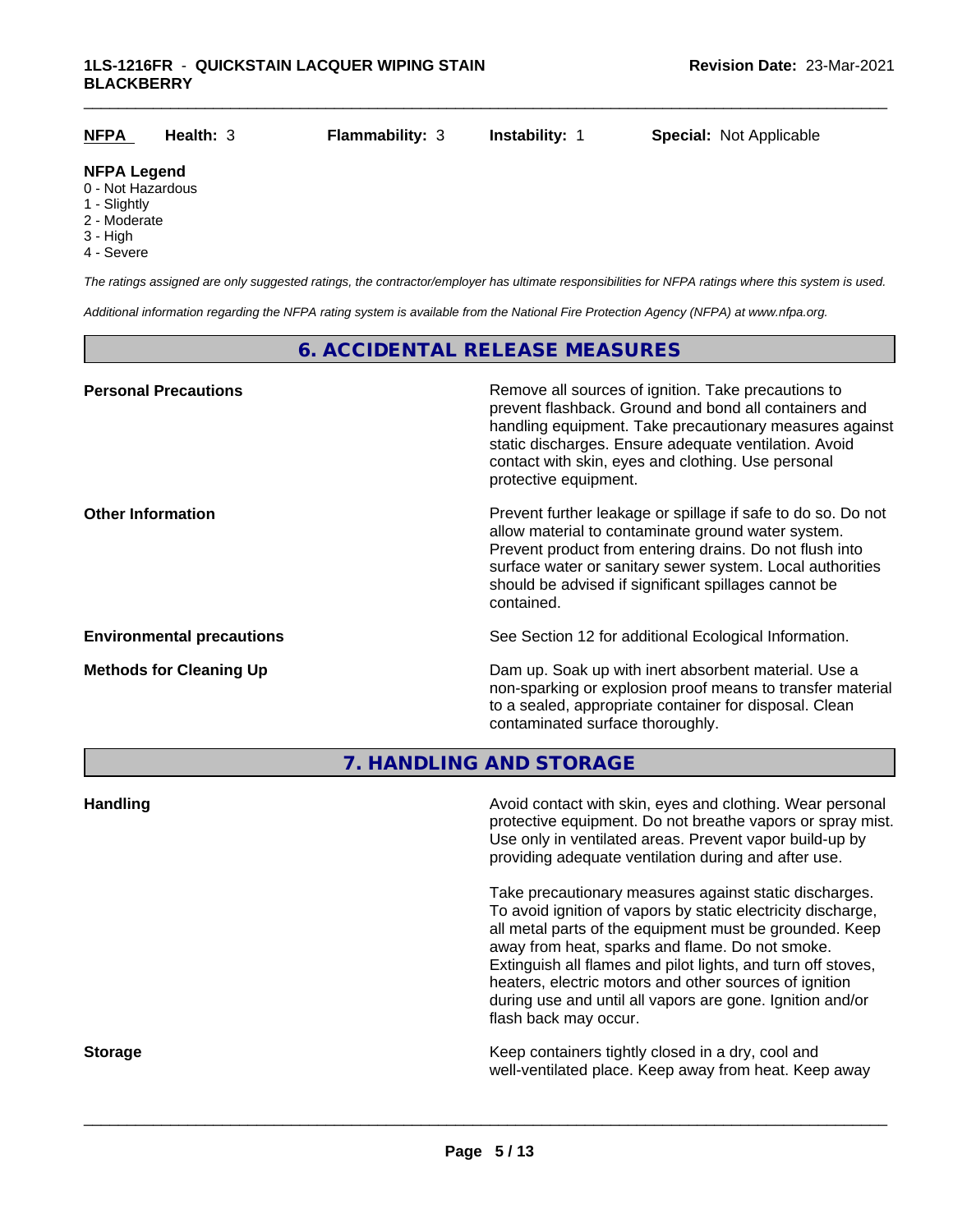from open flames, hot surfaces and sources of ignition. Keep in properly labeled containers. Keep out of the reach of children.

**Incompatible Materials Incompatible with strong acids and bases and strong** oxidizing agents.

# **8. EXPOSURE CONTROLS/PERSONAL PROTECTION**

\_\_\_\_\_\_\_\_\_\_\_\_\_\_\_\_\_\_\_\_\_\_\_\_\_\_\_\_\_\_\_\_\_\_\_\_\_\_\_\_\_\_\_\_\_\_\_\_\_\_\_\_\_\_\_\_\_\_\_\_\_\_\_\_\_\_\_\_\_\_\_\_\_\_\_\_\_\_\_\_\_\_\_\_\_\_\_\_\_\_\_\_\_

#### **Exposure Limits**

| <b>Chemical name</b>        | <b>ACGIH TLV</b>        | Alberta                         | <b>British Columbia</b>       | <b>Ontario</b>                | Quebec                          |
|-----------------------------|-------------------------|---------------------------------|-------------------------------|-------------------------------|---------------------------------|
| 2-Butoxyethanol             | TWA: 20 ppm             | 20 ppm - TWA                    | 20 ppm - TWA                  | 20 ppm - TWA                  | 20 ppm - TWAEV                  |
|                             |                         | 97 mg/m $3$ - TWA               |                               |                               | 97 mg/m <sup>3</sup> - TWAEV    |
| Propylene glycol monomethyl | N/E                     | N/E                             | 50 ppm - TWA                  | 50 ppm - TWA                  | N/E                             |
| ether acetate               |                         |                                 | 75 ppm - STEL                 | $270$ mg/m <sup>3</sup> - TWA |                                 |
| Distillates, petroleum,     | N/E                     | N/E                             | $200$ mg/m <sup>3</sup> - TWA | N/E                           | N/E                             |
| hydrotreated light          |                         |                                 | Skin absorption can           |                               |                                 |
|                             |                         |                                 | contribute to overall         |                               |                                 |
|                             |                         |                                 | exposure.                     |                               |                                 |
| n-Butyl acetate             | STEL: 150 ppm           | 150 ppm - TWA                   | 20 ppm - TWA                  | 150 ppm - TWA                 | 150 ppm - TWAEV                 |
|                             | TWA: 50 ppm             | 713 mg/m <sup>3</sup> - TWA     |                               | 200 ppm - STEL                | 713 mg/m <sup>3</sup> - TWAEV   |
|                             |                         | 200 ppm - STEL                  |                               |                               | 200 ppm - STEV                  |
|                             |                         | 950 mg/m $3 -$ STEL             |                               |                               | 950 mg/m <sup>3</sup> - STEV    |
| Stoddard solvent            | TWA: 100 ppm            | 100 ppm - TWA                   | 290 mg/m <sup>3</sup> - TWA   | 525 mg/m <sup>3</sup> - TWA   | 100 ppm - TWAEV                 |
|                             |                         | $572$ mg/m <sup>3</sup> - TWA   | 580 mg/m $3 -$ STEL           |                               | $525$ mg/m <sup>3</sup> - TWAEV |
| Acetone                     | STEL: 500 ppm           | 500 ppm - TWA                   | 250 ppm - TWA                 | 250 ppm - TWA                 | 500 ppm - TWAEV                 |
|                             | TWA: 250 ppm            | 1200 mg/m <sup>3</sup> - TWA    | 500 ppm - STEL                | 500 ppm - STEL                | 1190 mg/m $3$ - TWAEV           |
|                             |                         | 750 ppm - STEL                  |                               |                               | 1000 ppm - STEV                 |
|                             |                         | $1800$ mg/m <sup>3</sup> - STEL |                               |                               | 2380 mg/m <sup>3</sup> - STEV   |
| Isopropyl alcohol           | STEL: 400 ppm           | 200 ppm - TWA                   | 200 ppm - TWA                 | 200 ppm - TWA                 | 400 ppm - TWAEV                 |
|                             | TWA: 200 ppm            | 492 mg/m <sup>3</sup> - TWA     | 400 ppm - STEL                | 400 ppm - STEL                | 985 mg/m <sup>3</sup> - TWAEV   |
|                             |                         | 400 ppm - STEL                  |                               |                               | 500 ppm - STEV                  |
|                             |                         | 984 mg/m <sup>3</sup> - STEL    |                               |                               | 1230 mg/m <sup>3</sup> - STEV   |
| Carbon black                | TWA: $3 \text{ mq/m}^3$ | $3.5 \text{ mg/m}^3$ - TWA      | $3$ mg/m $3$ - TWA            | $3$ mg/m $3$ - TWA            | $3.5$ mg/m <sup>3</sup> - TWAEV |
|                             | inhalable particulate   |                                 |                               |                               |                                 |
|                             | matter                  |                                 |                               |                               |                                 |

#### **Legend**

ACGIH - American Conference of Governmental Industrial Hygienists Alberta - Alberta Occupational Exposure Limits British Columbia - British Columbia Occupational Exposure Limits Ontario - Ontario Occupational Exposure Limits Quebec - Quebec Occupational Exposure Limits N/E - Not established

**Personal Protective Equipment**

**Engineering Measures Ensure adequate ventilation, especially in confined areas.** 

**Eye/Face Protection** Safety glasses with side-shields. If splashes are likely to occur, wear: Tightly fitting safety goggles **Skin Protection Protection Protective gloves and impervious clothing. Respiratory Protection Number 1** (Use only with adequate ventilation. In operations where exposure limits are exceeded, use a NIOSH approved respirator that has been selected by a technically qualified person for the specific work conditions. When spraying the product or applying in confined areas, wear a NIOSH approved respirator specified for paint spray or organic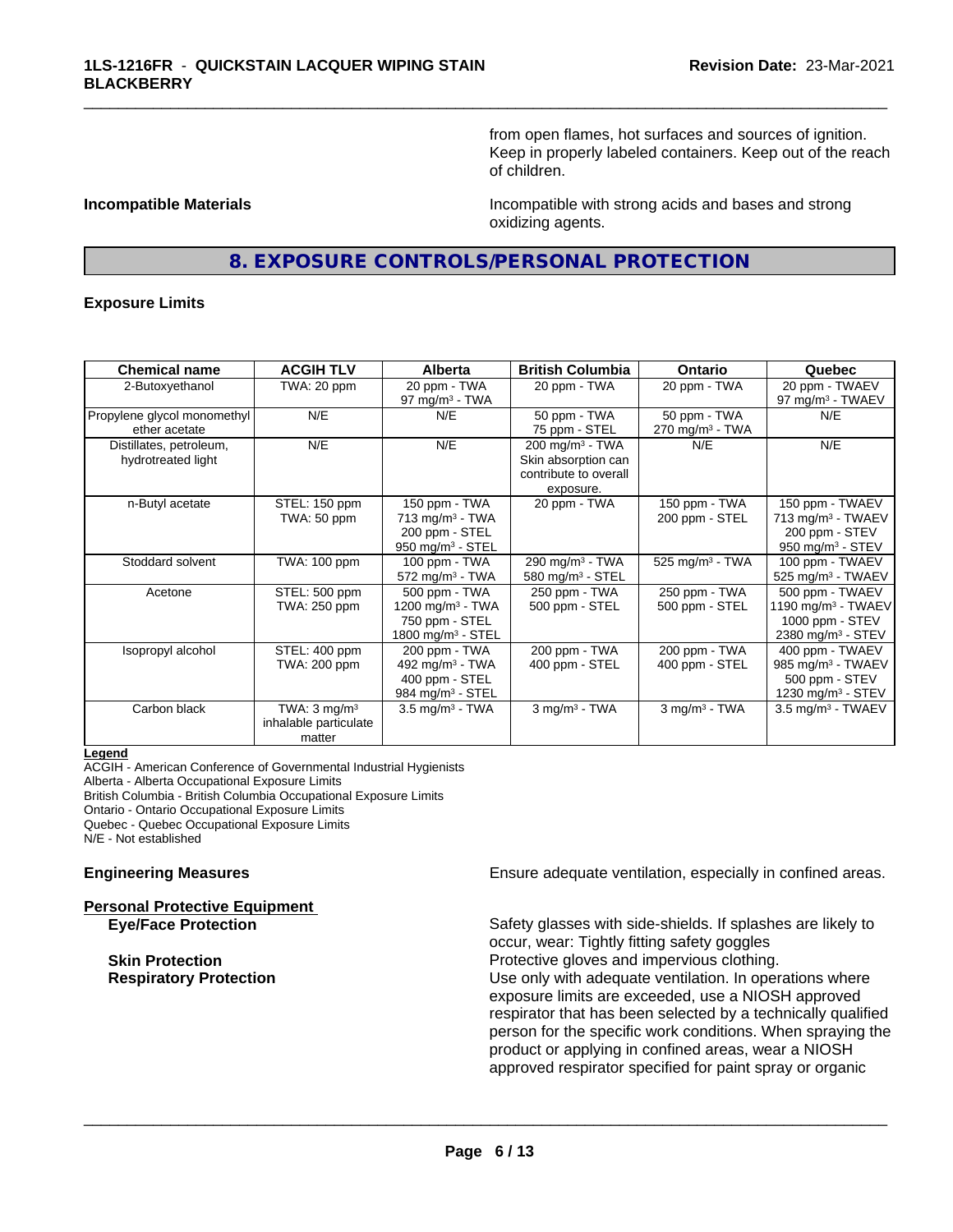vapors.

\_\_\_\_\_\_\_\_\_\_\_\_\_\_\_\_\_\_\_\_\_\_\_\_\_\_\_\_\_\_\_\_\_\_\_\_\_\_\_\_\_\_\_\_\_\_\_\_\_\_\_\_\_\_\_\_\_\_\_\_\_\_\_\_\_\_\_\_\_\_\_\_\_\_\_\_\_\_\_\_\_\_\_\_\_\_\_\_\_\_\_\_\_

**Hygiene Measures Avoid contact with skin, eyes and clothing. Remove and Avoid contact with skin, eyes and clothing. Remove and Avoid contact with skin, eyes and clothing. Remove and** wash contaminated clothing before re-use. Wash thoroughly after handling.

# **9. PHYSICAL AND CHEMICAL PROPERTIES**

**Appearance** liquid **Odor** solvent **Odor Threshold** No information available **Density (lbs/gal)** 7.4 - 7.8 **Specific Gravity** 0.90 - 0.94 **pH** No information available **Viscosity (cps)** No information available **Solubility(ies)** No information available **Water solubility** No information available **Evaporation Rate Evaporation Rate No information available Vapor pressure** No information available in the North American Monte available in the North American available **Vapor density No information available No information available Wt.** % Solids 10 - 20 **Vol. % Solids** 5 - 15 **W<sub>t.</sub> % Volatiles 80 - 90 Vol. % Volatiles** 85 - 95 **VOC Regulatory Limit (g/L)** < 850 **Boiling Point (°F)** 248 **Boiling Point (°C)** 120 **Freezing point (°F)** No information available **Freezing Point (°C)** No information available **Flash point (°F)** 47 **Flash Point (°C)** 8 **Method** PMCC **Flammability (solid, gas)** Not applicable **Upper flammability limit:** Not applicable **Lower flammability limit:** Not applicable **Autoignition Temperature (°F)** No information available **Autoignition Temperature (°C)** No information available **Decomposition Temperature (°F)** No information available **Decomposition Temperature (°C)** No information available<br> **Partition coefficient Partition available** 

**No information available** 

# **10. STABILITY AND REACTIVITY**

**Reactivity Not Applicable Not Applicable** 

 $\overline{\phantom{a}}$  ,  $\overline{\phantom{a}}$  ,  $\overline{\phantom{a}}$  ,  $\overline{\phantom{a}}$  ,  $\overline{\phantom{a}}$  ,  $\overline{\phantom{a}}$  ,  $\overline{\phantom{a}}$  ,  $\overline{\phantom{a}}$  ,  $\overline{\phantom{a}}$  ,  $\overline{\phantom{a}}$  ,  $\overline{\phantom{a}}$  ,  $\overline{\phantom{a}}$  ,  $\overline{\phantom{a}}$  ,  $\overline{\phantom{a}}$  ,  $\overline{\phantom{a}}$  ,  $\overline{\phantom{a}}$ 

**Chemical Stability Chemical Stability** Stable under normal conditions. Hazardous polymerisation does not occur.

**Conditions to avoid Conditions to avoid Reseau All Static Reseau All Keep away from open flames, hot surfaces, static <b>Conditions** electricity and sources of ignition. Sparks. Elevated temperature.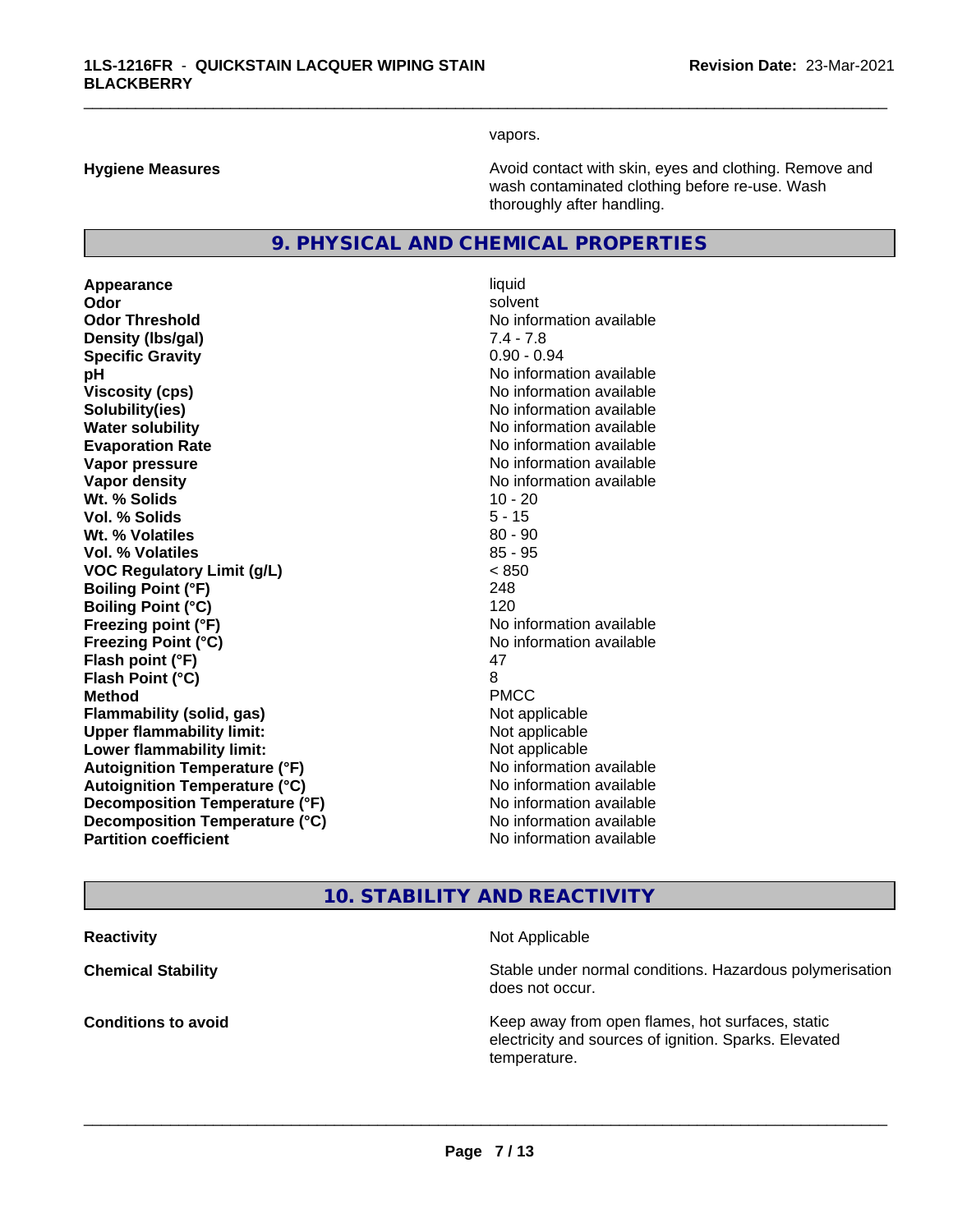| <b>Incompatible Materials</b>                                                              | Incompatible with strong acids and bases and strong<br>oxidizing agents.                                                                                                                                                                                                                        |
|--------------------------------------------------------------------------------------------|-------------------------------------------------------------------------------------------------------------------------------------------------------------------------------------------------------------------------------------------------------------------------------------------------|
| <b>Hazardous Decomposition Products</b>                                                    | Thermal decomposition can lead to release of irritating<br>gases and vapors.                                                                                                                                                                                                                    |
| Possibility of hazardous reactions                                                         | None under normal conditions of use.                                                                                                                                                                                                                                                            |
|                                                                                            | 11. TOXICOLOGICAL INFORMATION                                                                                                                                                                                                                                                                   |
| <b>Product Information</b><br>Information on likely routes of exposure                     |                                                                                                                                                                                                                                                                                                 |
| <b>Principal Routes of Exposure</b>                                                        | Eye contact, skin contact and inhalation.                                                                                                                                                                                                                                                       |
| <b>Acute Toxicity</b><br><b>Product Information</b>                                        | Repeated or prolonged exposure to organic solvents may<br>lead to permanent brain and nervous system damage.<br>Intentional misuse by deliberately concentrating and<br>inhaling vapors may be harmful or fatal.                                                                                |
| Symptoms related to the physical, chemical and toxicological characteristics               |                                                                                                                                                                                                                                                                                                 |
| <b>Symptoms</b>                                                                            | No information available                                                                                                                                                                                                                                                                        |
| Delayed and immediate effects as well as chronic effects from short and long-term exposure |                                                                                                                                                                                                                                                                                                 |
| Eye contact                                                                                | Contact with eyes may cause irritation. Vapor may cause<br><i>irritation.</i>                                                                                                                                                                                                                   |
| <b>Skin contact</b>                                                                        | May cause skin irritation and/or dermatitis. Prolonged skin<br>contact may defat the skin and produce dermatitis.                                                                                                                                                                               |
| <b>Inhalation</b>                                                                          | Harmful by inhalation. High vapor / aerosol concentrations<br>are irritating to the eyes, nose, throat and lungs and may<br>cause headaches, dizziness, drowsiness,<br>unconsciousness, and other central nervous system<br>effects.                                                            |
| Ingestion                                                                                  | Harmful if swallowed. Ingestion may cause irritation to<br>mucous membranes. Small amounts of this product<br>aspirated into the respiratory system during ingestion or<br>vomiting may cause mild to severe pulmonary injury,<br>possibly progressing to death.                                |
| <b>Sensitization</b>                                                                       | No information available.                                                                                                                                                                                                                                                                       |
| <b>Neurological Effects</b>                                                                | No information available.                                                                                                                                                                                                                                                                       |
| <b>Mutagenic Effects</b>                                                                   | No information available.                                                                                                                                                                                                                                                                       |
| <b>Reproductive Effects</b>                                                                | No information available.<br>No information available.                                                                                                                                                                                                                                          |
| <b>Developmental Effects</b><br><b>Target organ effects</b>                                | No information available.                                                                                                                                                                                                                                                                       |
| <b>STOT - single exposure</b>                                                              | May cause disorder and damage to the, Respiratory                                                                                                                                                                                                                                               |
|                                                                                            | system, Central nervous system.                                                                                                                                                                                                                                                                 |
| <b>STOT - repeated exposure</b>                                                            | Causes damage to organs through prolonged or repeated<br>exposure if inhaled, May cause disorder and damage to<br>the, liver, kidney, spleen, blood, Central nervous system,<br>Causes damage to organs through prolonged or repeated<br>exposure if swallowed, Causes damage to organs through |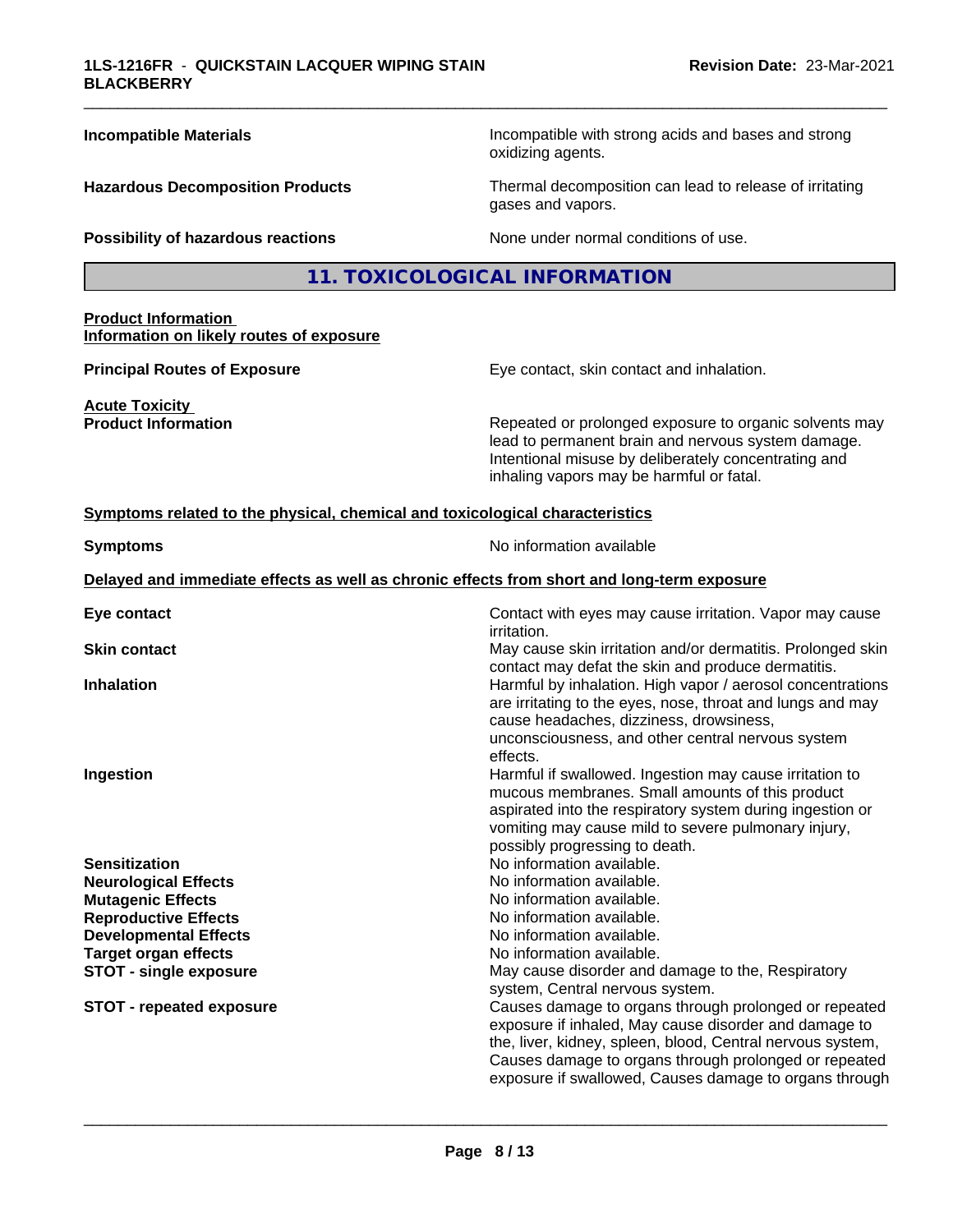|                          | prolonged or repeated exposure in contact with skin.                                                                                                                                                                                |
|--------------------------|-------------------------------------------------------------------------------------------------------------------------------------------------------------------------------------------------------------------------------------|
| Other adverse effects    | No information available.                                                                                                                                                                                                           |
| <b>Aspiration Hazard</b> | May be harmful if swallowed and enters airways. Small<br>amounts of this product aspirated into the respiratory<br>system during ingestion or vomiting may cause mild to<br>severe pulmonary injury, possibly progressing to death. |
|                          |                                                                                                                                                                                                                                     |

#### **Numerical measures of toxicity**

**The following values are calculated based on chapter 3.1 of the GHS document**

| ATEmix (oral)                        | 1299 mg/ka  |
|--------------------------------------|-------------|
| <b>ATEmix (dermal)</b>               | 2193 mg/kg  |
| <b>ATEmix (inhalation-dust/mist)</b> | 1880.2 mg/L |
| ATEmix (inhalation-vapor)            | 24.3 mg/L   |

#### **Component Information**

| Chemical name                                               | Oral LD50                | Dermal LD50              | <b>Inhalation LC50</b>                |
|-------------------------------------------------------------|--------------------------|--------------------------|---------------------------------------|
| 2-Butoxyethanol<br>111-76-2                                 | $= 1300$ mg/kg (Rat)     | $>$ 2000 mg/kg (Rabbit)  | $>$ 4.9 mg/L (Rat) 3H                 |
| Propylene glycol monomethyl ether<br>acetate<br>108-65-6    | $= 8532$ mg/kg (Rat)     | $>$ 5 g/kg (Rabbit)      |                                       |
| Distillates, petroleum, hydrotreated<br>light<br>64742-47-8 | $> 5000$ mg/kg (Rat)     | $>$ 2000 mg/kg (Rabbit)  | $> 5.2$ mg/L (Rat) 4 h                |
| n-Butyl acetate<br>123-86-4                                 | $= 10768$ mg/kg (Rat)    | $> 17600$ mg/kg (Rabbit) |                                       |
| Acetone<br>67-64-1                                          | $= 5800$ mg/kg (Rat)     | > 15700 mg/kg (Rabbit)   | $= 50100$ mg/m <sup>3</sup> (Rat) 8 h |
| cellulose, nitrate<br>9004-70-0                             | $5$ g/kg (Rat)           | $\blacksquare$           |                                       |
| VM&P naphtha<br>64742-89-8                                  | $\overline{\phantom{a}}$ | $=$ 3000 mg/kg (Rabbit)  |                                       |
| Isopropyl alcohol<br>67-63-0                                | $= 1870$ mg/kg (Rat)     | $= 4059$ mg/kg (Rabbit)  | $= 72600$ mg/m <sup>3</sup> (Rat) 4 h |
| Carbon black<br>1333-86-4                                   | $> 15400$ mg/kg (Rat)    | > 3 g/kg (Rabbit)        |                                       |

#### **Chronic Toxicity**

### **Carcinogenicity**

*The information below indicateswhether each agency has listed any ingredient as a carcinogen:.*

| <b>Chemical name</b> | IARC                            | <b>NTP</b> |
|----------------------|---------------------------------|------------|
|                      | 2B<br>Possible Human Carcinogen |            |
| Carbon<br>black      |                                 |            |

#### **Legend**

IARC - International Agency for Research on Cancer NTP - National Toxicity Program OSHA - Occupational Safety & Health Administration

# **12. ECOLOGICAL INFORMATION**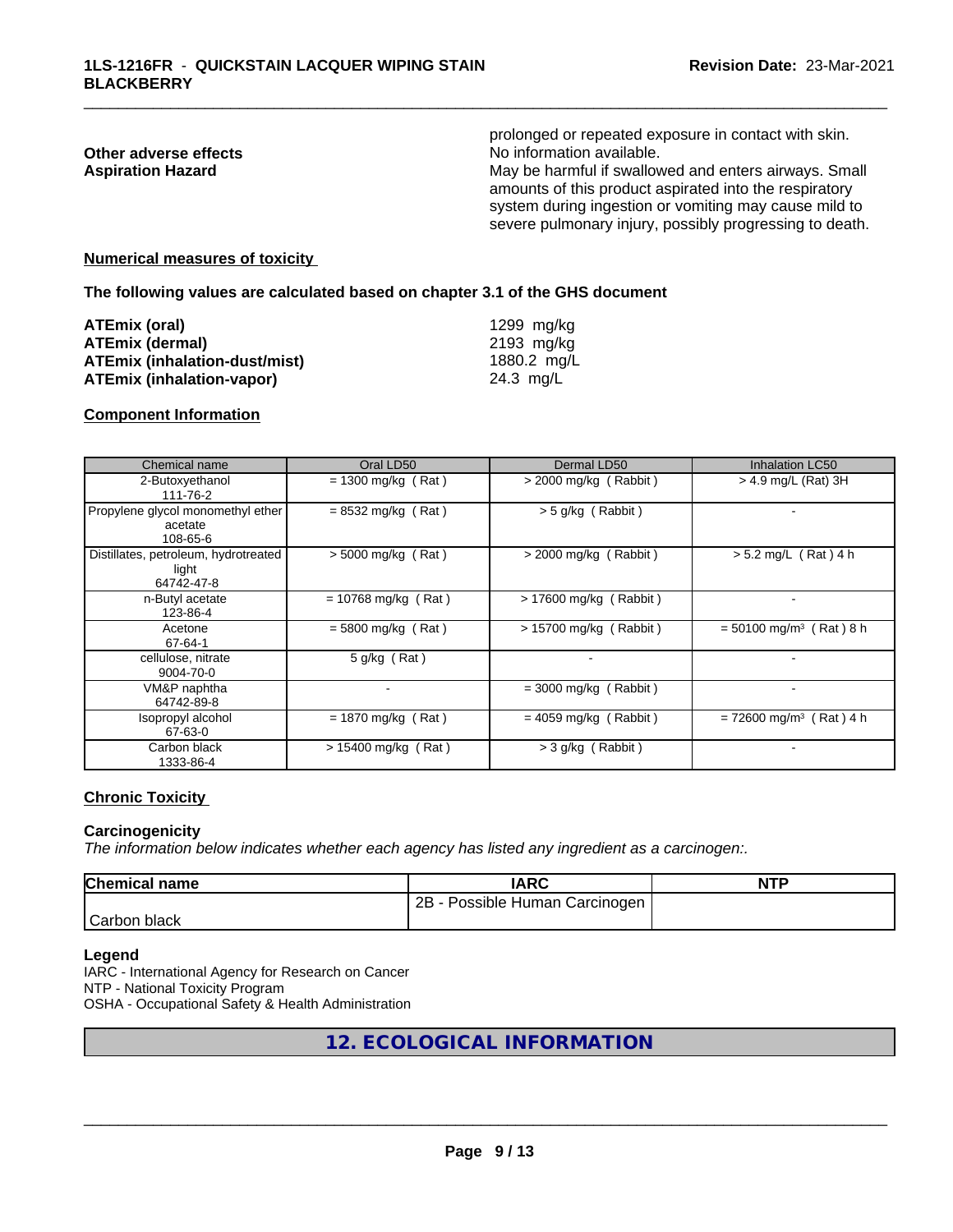# **Ecotoxicity Effects**

The environmental impact of this product has not been fully investigated.

### **Product Information**

### **Acute Toxicity to Fish**

No information available

#### **Acute Toxicity to Aquatic Invertebrates**

No information available

#### **Acute Toxicity to Aquatic Plants**

No information available

#### **Persistence / Degradability**

No information available.

#### **Bioaccumulation**

There is no data for this product.

### **Mobility in Environmental Media**

No information available.

#### **Ozone**

No information available

# **Component Information**

# **Acute Toxicity to Fish**

2-Butoxyethanol LC50: 1490 mg/L (Bluegill sunfish - 96 hr.) n-Butyl acetate LC50: 18 mg/L (Fathead Minnow - 96 hr.) Acetone LC50: 8300 (Bluegill - 96 hr.) mg/L

#### **Acute Toxicity to Aquatic Invertebrates**

n-Butyl acetate EC50: 72.8 mg/L (Daphnia magna - 48 hr.) Acetone EC50: 12600 mg/L (Daphnia magna - 48 hr.)

#### **Acute Toxicity to Aquatic Plants**

n-Butyl acetate EC50: 674.7 mg/L (Green algae (Scenedesmus subspicatus), 72 hrs.)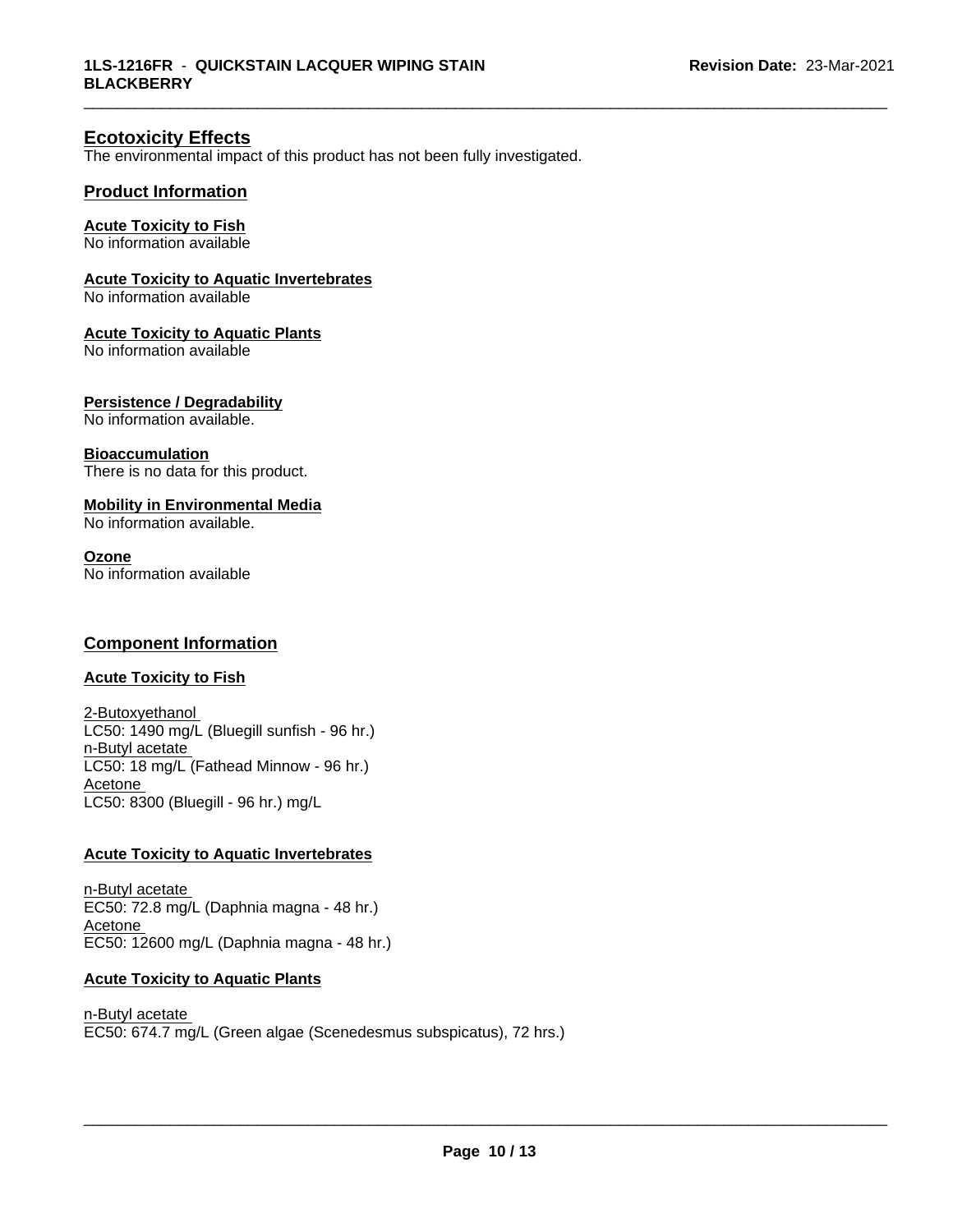# **13. DISPOSAL CONSIDERATIONS**

**Waste Disposal Method Dispose of in accordance with federal, state, provincial,** and local regulations. Local requirements may vary, consult your sanitation department or state-designated environmental protection agency for more disposal options.

**Empty Container Warning <b>Emptied** Containers may retain product residue. Follow label warnings even after container is emptied. Residual vapors may explode on ignition.

# **14. TRANSPORT INFORMATION**

**TDG Proper Shipping Name** PAINT **Hazard class** 3 **UN-No.** UN1263 **Packing Group III Description** UN1263, PAINT, 3, II

\_\_\_\_\_\_\_\_\_\_\_\_\_\_\_\_\_\_\_\_\_\_\_\_\_\_\_\_\_\_\_\_\_\_\_\_\_\_\_\_\_\_\_\_\_\_\_\_\_\_\_\_\_\_\_\_\_\_\_\_\_\_\_\_\_\_\_\_\_\_\_\_\_\_\_\_\_\_\_\_\_\_\_\_\_\_\_\_\_\_\_\_\_

**ICAO / IATA** Contact the preparer for further information.

**IMDG / IMO Contact the preparer for further information.** 

# **15. REGULATORY INFORMATION**

# **International Inventories**

| <b>TSCA: United States</b> | Yes - All components are listed or exempt. |
|----------------------------|--------------------------------------------|
| DSL: Canada                | No - Not all of the components are listed. |
|                            | One or more component is listed on NDSL.   |

# **National Pollutant Release Inventory (NPRI)**

**NPRI Parts 1- 4** This product contains the following Parts 1-4 NPRI chemicals:

| Chemical name     | CAS No.  | Weight-% | <b>NPRI Parts 1-4</b> |  |
|-------------------|----------|----------|-----------------------|--|
| 2-Butoxyethanol   | 111-76-2 | 15 - 40% | Listed                |  |
| Isopropyl alcohol | 67-63-0  | 5%       | Listed                |  |

#### **NPRI Part 5**

This product contains the following NPRI Part 5 Chemicals: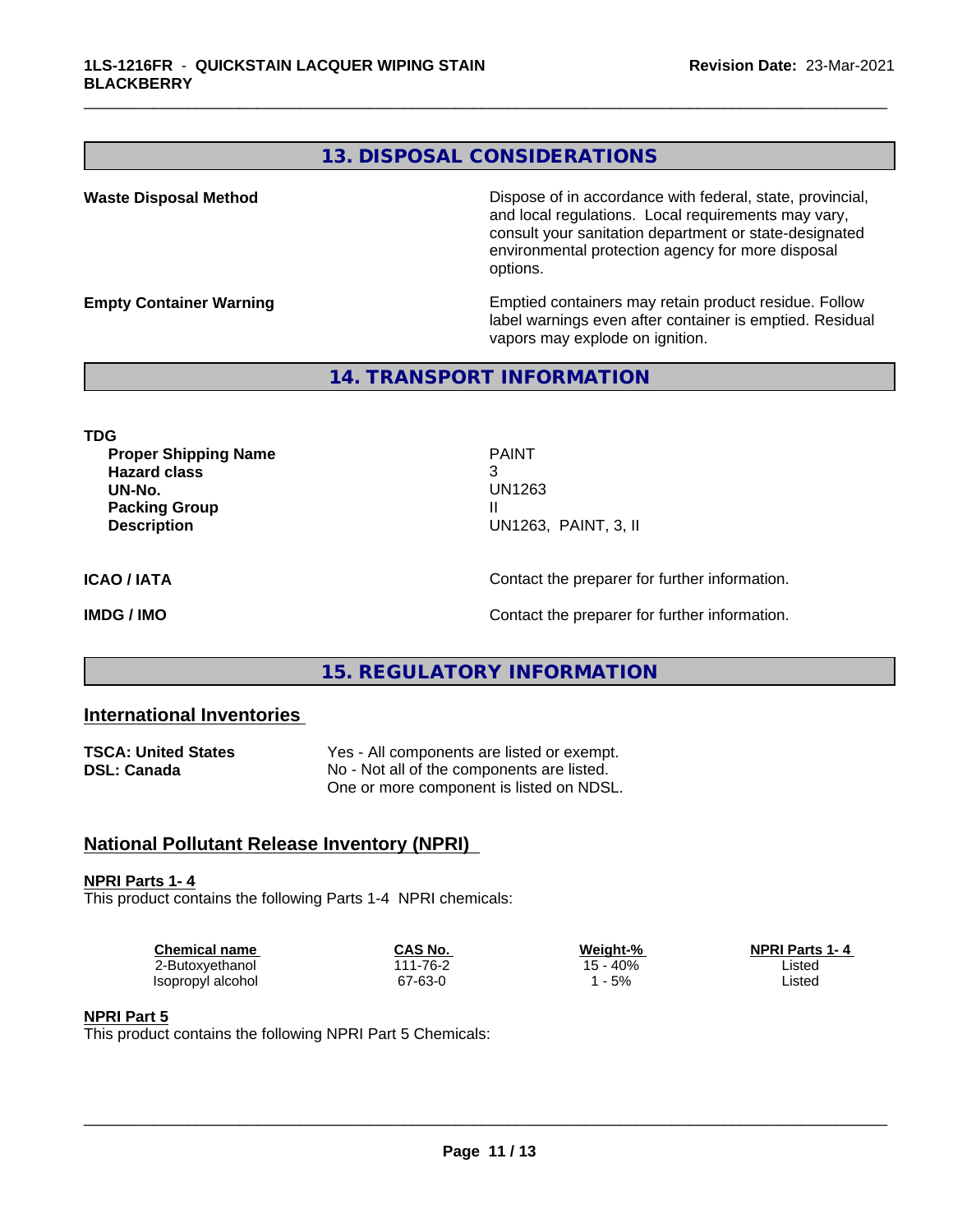### **1LS-1216FR** - **QUICKSTAIN LACQUER WIPING STAIN BLACKBERRY**

| <b>Chemical name</b><br>2-Butoxyethanol | CAS No.<br>111-76-2 | Weight-%<br>$15 - 40%$ | <b>NPRI Part 5</b><br>Listed |  |
|-----------------------------------------|---------------------|------------------------|------------------------------|--|
| Propylene glycol monomethyl ether       | 108-65-6            | $10 - 30%$             | Listed                       |  |
| acetate                                 |                     |                        |                              |  |
| Distillates, petroleum, hydrotreated    | 64742-47-8          | $7 - 13%$              | Listed                       |  |
| light                                   |                     |                        |                              |  |
| n-Butyl acetate                         | 123-86-4            | $3 - 7%$               | Listed                       |  |
| Stoddard solvent                        | 8052-41-3           | $3 - 7%$               | Listed                       |  |
| VM&P naphtha                            | 64742-89-8          | $1 - 5%$               | Listed                       |  |
| Isopropyl alcohol                       | 67-63-0             | $1 - 5%$               | Listed                       |  |

\_\_\_\_\_\_\_\_\_\_\_\_\_\_\_\_\_\_\_\_\_\_\_\_\_\_\_\_\_\_\_\_\_\_\_\_\_\_\_\_\_\_\_\_\_\_\_\_\_\_\_\_\_\_\_\_\_\_\_\_\_\_\_\_\_\_\_\_\_\_\_\_\_\_\_\_\_\_\_\_\_\_\_\_\_\_\_\_\_\_\_\_\_

#### **WHMIS Regulatory Status**

This product has been classified in accordance with the hazard criteria of the Hazardous Products Regulations (HPR) and the SDS contains all the information required by the HPR.

| Health: $3^*$<br><b>Flammability: 3</b><br><b>Reactivity: 1</b><br>PPE: H | <b>16. OTHER INFORMATION</b> |  |  |  |  |  |
|---------------------------------------------------------------------------|------------------------------|--|--|--|--|--|
| <b>HMIS Legend</b><br>0 - Minimal Hazard<br>1 - Slight Hazard             | HMIS -                       |  |  |  |  |  |
|                                                                           |                              |  |  |  |  |  |
|                                                                           | 2 - Moderate Hazard          |  |  |  |  |  |

- 3 Serious Hazard
- 4 Severe Hazard
- **Chronic Hazard**

X - Consult your supervisor or S.O.P. for "Special" handling instructions.

*Note: The PPE rating has intentionally been left blank. Choose appropriate PPE that will protect employees from the hazards the material will present under the actual normal conditions of use.*

*Caution: HMISÒ ratings are based on a 0-4 rating scale, with 0 representing minimal hazards or risks, and 4 representing significant hazards or risks. Although HMISÒ ratings are not required on MSDSs under 29 CFR 1910.1200, the preparer, has chosen to provide them. HMISÒ ratings are to be used only in conjunction with a fully implemented HMISÒ program by workers who have received appropriate HMISÒ training. HMISÒ is a registered trade and service mark of the NPCA. HMISÒ materials may be purchased exclusively from J. J. Keller (800) 327-6868.*

 **WARNING!** If you scrape, sand, or remove old paint, you may release lead dust. LEAD IS TOXIC. EXPOSURE TO LEAD DUST CAN CAUSE SERIOUS ILLNESS, SUCH AS BRAIN DAMAGE, ESPECIALLY IN CHILDREN. PREGNANT WOMEN SHOULD ALSO AVOID EXPOSURE. Wear a NIOSH approved respirator to control lead exposure. Clean up carefully with a HEPA vacuum and a wet mop. Before you start, find out how to protect yourself and your family by logging onto Health Canada at

http://www.hc-sc.gc.ca/ewh-semt/contaminants/lead-plomb/asked\_questions-questions\_posees-eng.php.

| <b>Prepared By</b>                                  | <b>Product Stewardship Department</b><br>Benjamin Moore & Co.<br>101 Paragon Drive<br>Montvale, NJ 07645<br>800-225-5554 |  |
|-----------------------------------------------------|--------------------------------------------------------------------------------------------------------------------------|--|
| <b>Revision Date:</b><br><b>Reason for revision</b> | 23-Mar-2021<br>Not available                                                                                             |  |